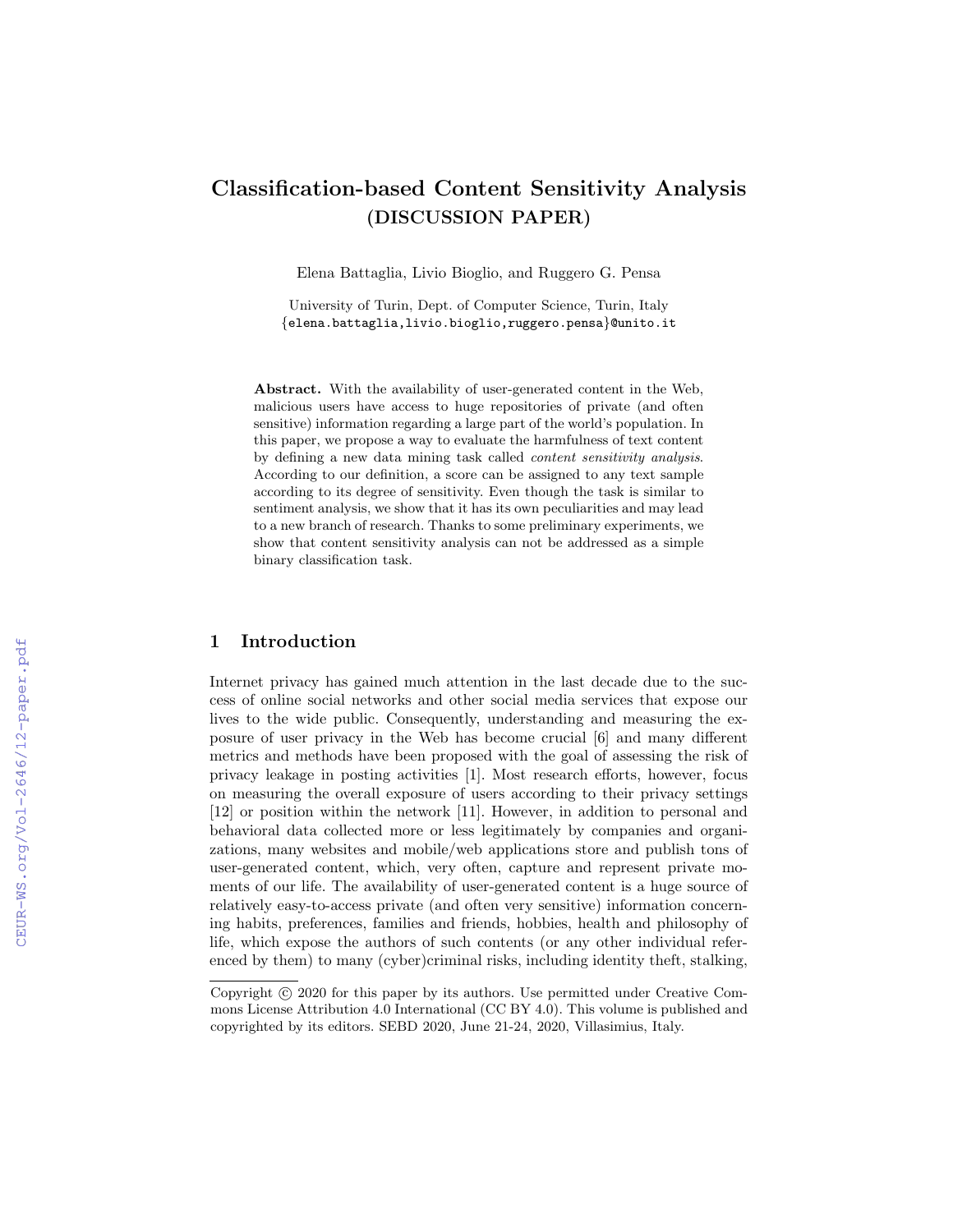burglary, frauds, cyberbullying or "simply" discrimination in workplace or in life in general. Sometimes users are not aware of the dangers due to the uncontrolled diffusion of their sensitive information and would probably avoid publishing it if only someone told them how harmful it could be.

In this discussion paper, we address this problem by proposing a way to assess the sensitivity of user-generated content. To this purpose, we define a new data mining task that we call content sensitivity analysis (CSA), inspired by sentiment analysis [7]. The goal of CSA is to assign a score to any text sample according to the amount of sensitive information it potentially discloses. The problem of private content analysis has already been investigated as a way to characterize anonymous vs. non anonymous content posting in specific social media [4, 9] or question-and-answer platforms [8]. However, the link between anonymity and sensitive contents is not that obvious: users may post anonymously because, for instance, they are referring to illegal matters (e.g., software/steaming piracy, black market and so on); conversely, fully identifiable persons may post very sensitive contents simply because they are underestimating the visibility of their action [12, 11]. Although CSA has some points in common with anonymous content analysis and the well-known sentiment analysis task, we show that it has its own peculiarities and may lead to a brand new branch of research, opening many intriguing challenges in several computer science and linguistics fields.

Through some preliminary but extensive experiments on a large annotated corpus of social media posts, we show that content sensitivity analysis can not be addressed straightforwardly. In particular, we design a simplified CSA task leveraging binary classification to distinguish between sensitive and non sensitive posts by testing several bag-of-words and word embedding models. According to our experiments, the classification performances achieved by the most accurate models are far from being satisfactory. This suggests that content sensitivity analysis should consider more complex linguistic and semantic aspects, as well as more sophisticated machine learning models. A more in-depth discussion on how to address these issues is reported in the full version of this paper [2].

# 2 Content Sensitivity Analysis

In this section, we introduce the new data mining task that we call content sensitivity analysis (CSA), aimed at determining the amount of privacy-sensitive content expressed in user-generated text content. We distinguish two cases, namely binary CSA and continuous CSA, according to the outcome of the analysis (binary or continuous). Before introducing the technical details of CSA, we briefly provide the intuition behind CSA by describing a motivating example.

#### 2.1 Motivating example

To explain the main objectives of CSA and the scientific challenges associated to them, we consider the post given as an example in Figure 1. This particular post discloses information about the author and his friend Alice Green. Moreover, the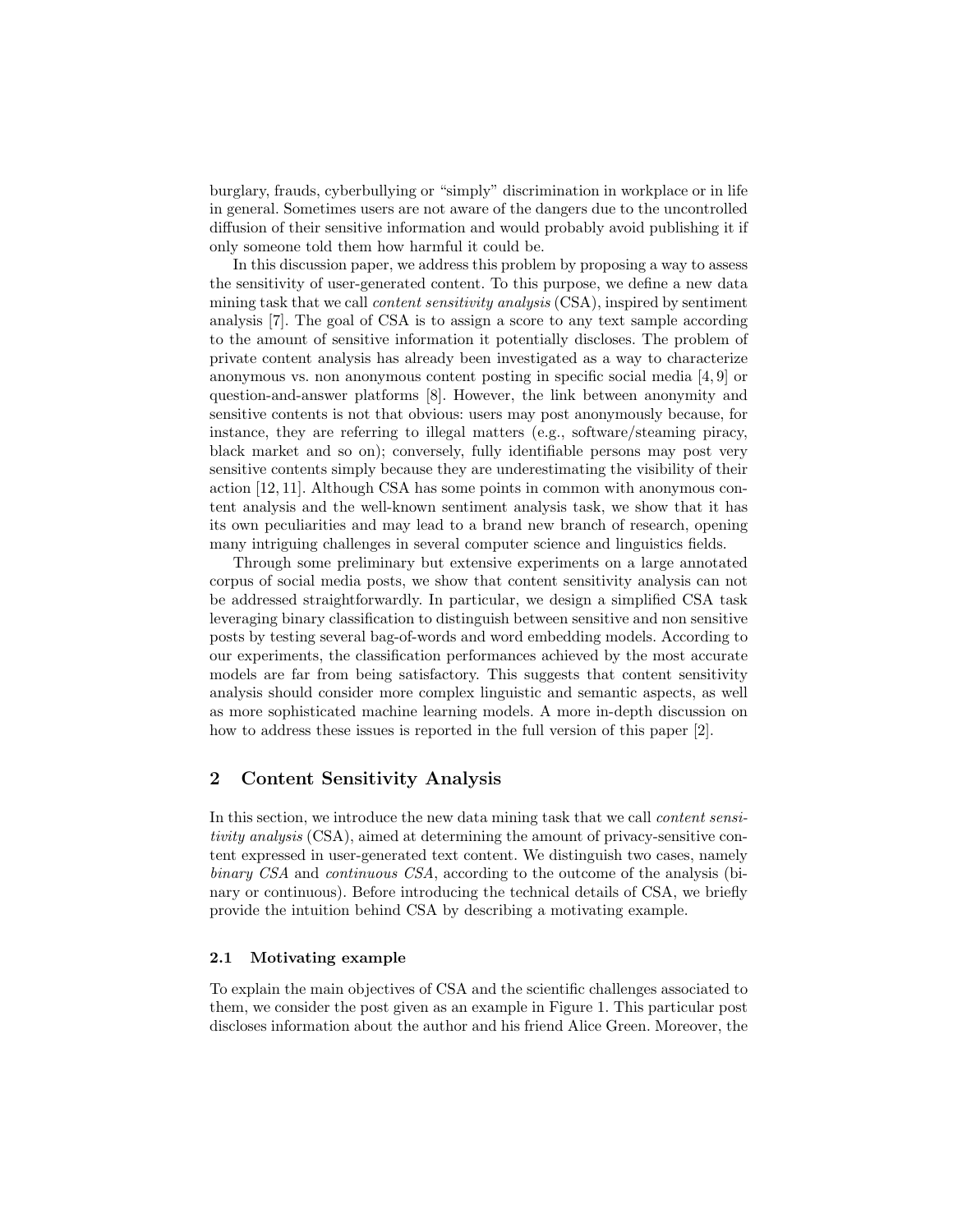

Fig. 1. An example of a potentially privacy-sensitive post.

post contains spatiotemporal references ("now" and "General Hospital"), which are generally considered intrinsically sensitive, and mentions "chemo", a potentially sensitive term. Finally, the sentence is related to "cancer", a potentially sensitive topic, and its structure suggests that the two subjects of disclosure have cancer and they are both about to start their first course of chemotherapy.

It is clear that, reducing sensitivity to anonymity, as done in previous research work [8, 4], is only one side of the coin. Instead, CSA has much more in common with the famous sentiment analysis (SA) task, where the objective is to measure the "polarity" or "sentiment" of a given text [7, 5]. However, while SA has already a well-established theory and may count on a set of easy-to-access and easy-to-use tools, CSA has never been defined before. Therefore, apart from the known open problems in SA (such as sarcasm detection), CSA involves three new scientific challenges.

- 1. Definition of sensitivity. A clear definition of sensitivity is required. Sensitivity is often defined in the legal systems, such as in the EU General Data Protection Regulation (GDPR), as a characteristic of some personal data (e.g., criminal or medical records), but a cognitive and perceptive explanation of what can be defined as "sensitive" is still missing [13].
- 2. Sensitivity-annotated corpora. Large text corpora need to be annotated according to sensitivity and at multiple levels: at the sentence level ("I got cancer" is more sensitive than "I got some nice volleyball shorts"), at the topic level ("health" is more sensitive than "sports") and at the term level ("cancer" is more sensitive than "shorts").
- 3. Context-aware sensitivity. Due to its subjectivity, a clear evaluation of the context is needed. The fact that a medical doctor talks about cancer is not sensitive per se, but if she talks about some of her patients having cancer, she could disclose very sensitive information.

#### 2.2 Definitions

Here, we provide the details regarding the formal framework of content sensitivity analysis. We will propose a definition of "sensitivity" further in this section. The simplest way to define CSA is as follows:

Definition 1 (binary content sensitivity analysis). Given a user-generated text object  $o_i \in \mathcal{O}$ , with  $\mathcal O$  being the domain of all user-generated contents, the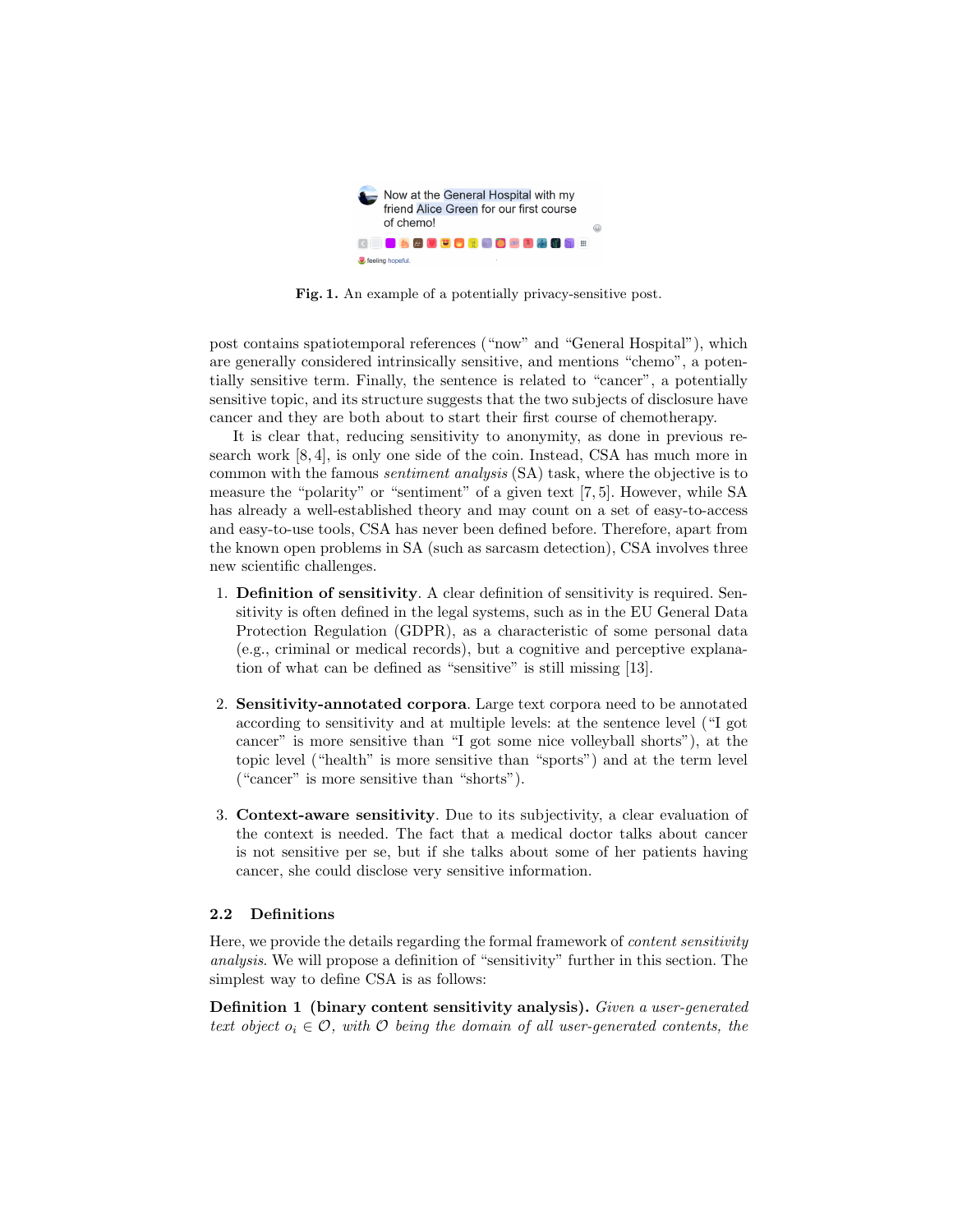binary content sensitivity analysis task consists in designing a function  $f_s : \mathcal{O} \to$  $\{sens, ns\}$ , such that  $f_s(o_i) = sens$  iff  $o_i$  is privacy-sensitive,  $f_s(o_i) = ns$  iff  $o_i$ is not sensitive.

In some cases, sensitivity is not the same for all sensitive objects: a post dealing with health is certainly more sensitive than a post dealing with vacations, although both can be considered as sensitive. This suggests that, instead of considering sensitivity as a binary feature of a text, a more appropriate definition of CSA should take into account different degrees of sensitivity, as follows:

Definition 2 (continuous content sensitivity analysis). Let  $o_i \in \mathcal{O}$  be a user-generated object, with  $O$  being the domain of all user-generated contents. The continuous content sensitivity analysis task consists in designing a function  $f_s: \mathcal{O} \rightarrow [-1,1],$  such that  $f_s(o_i) = 1$  iff  $o_i$  is maximally privacy-sensitive,  $f_s(o_i) = -1$  iff  $o_i$  is minimally privacy-sensitive,  $f_s(o_i) = 0$  iff  $o_i$  has unknown sensitivity. The value  $\sigma_i = f_s(o_i)$  is the **sensitivity score** of object  $o_i$ .

According to this definition, sensitive objects have  $0 < \sigma \leq 1$ , while non sensitive posts have  $-1 \leq \sigma < 0$ . In general, when  $\sigma \approx 0$  the sensitivity of an object cannot be assessed confidently. Of course, by setting appropriate thresholds, a continuous CSA can be easily turned into a binary CSA task.

At this point, a congruent definition of "sensitivity" is required to set up the task correctly. Although different characterizations of privacy-sensitivity exist, there is no consistent and uniform theory [13]; so, in this work, we consider a more generic, flexible and application-driven definition of privacy-sensitive content.

Definition 3 (privacy-sensitive content). A generic user-generated content object is privacy-sensitive if it makes the majority of users feel uncomfortable in writing or reading it because it may reveal some aspects of their own or others' private life to unintended people.

Notice that "uncomfortableness" should not be guided by some moral or ethical judgement about the disclosed fact, but uniquely by its harmfulness towards privacy. Such a definition allows the adoption of the "wisdom of the crowd" principle in contexts where providing an objective definition of what is sensitive (and what is not sensitive) is particularly hard. Moreover, it has also an intuitive justification. Different social media may have different meaning of sensitivity. For instance, in a professional social networking site, revealing details about one's own job is not only tolerated, but also encouraged, while one may want to hide detailed information about her professional life in a generic photo-video sharing platform. Similarly, in a closed message board (or group), one may decide to disclose more private information than in open ones. Sensitivity towards certain topics also varies from country to country. As a consequence, function  $f_s$  can be learnt according to an annotated corpus of content objects as follows.

Definition 4 (sensitivity function learning). Let  $O = \{ (o_i, \sigma_i) \}_{i=1}^N$  be a set of N annotated objects  $o_i \in \mathcal{O}$  with the related sensitivity score  $\sigma_i \in [-1,1]$ . The goal of a sensitivity function learning algorithm is to search for a function  $f_s: \mathcal{O} \to [-1,1],$  such that  $\sum_{i=1}^N (f_s(o_i) - \sigma_i)^2$  is minimum.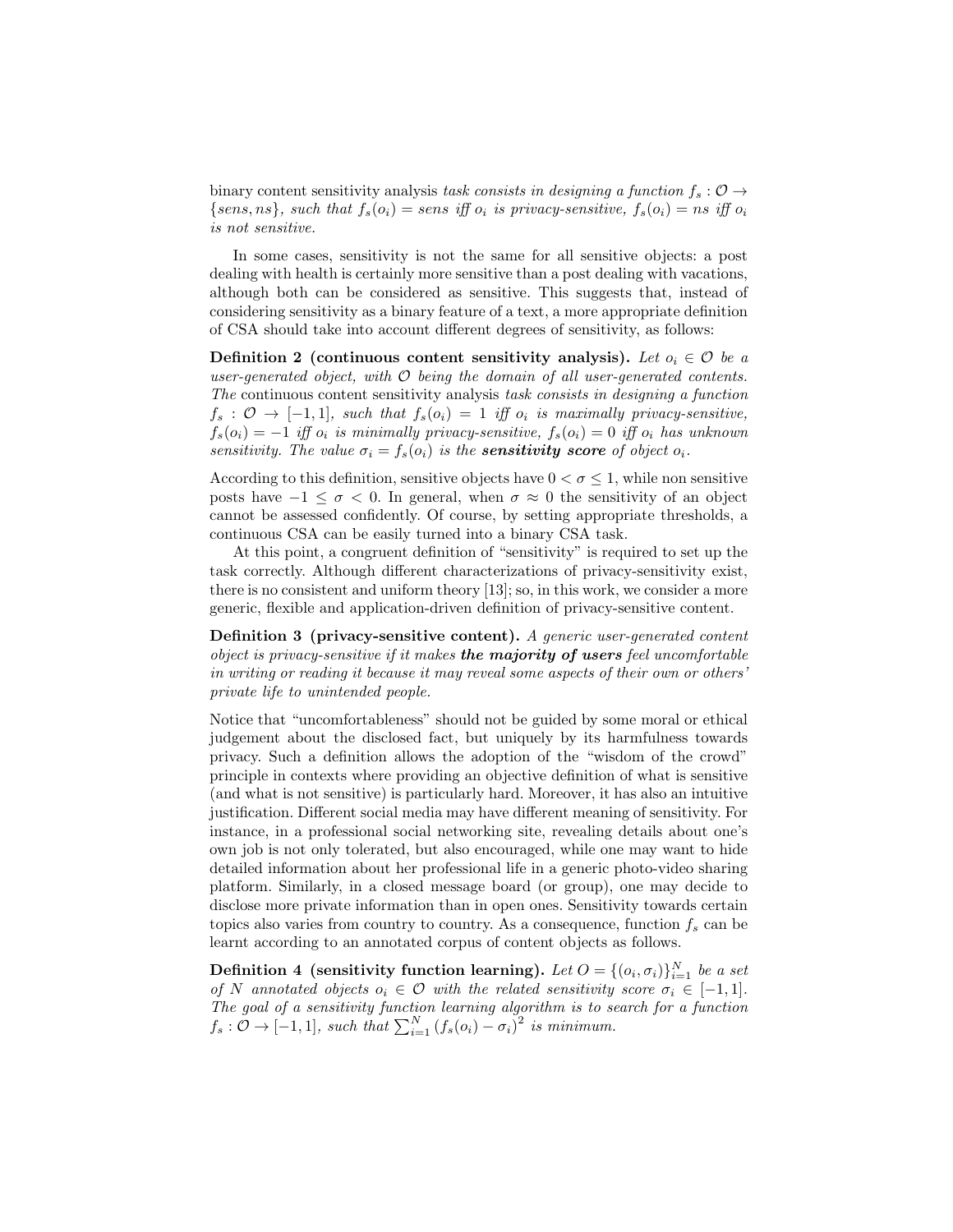The simplest way to address this problem is by setting a regression (or classification, in the case of binary CSA) task. However, we will show in Section 3 that such an approach is unable to capture the actual manifold of sensitivity accurately.

# 3 Preliminary experiments

In this section, we report the results of some preliminary experiments aimed at showing the feasibility of content sensitivity analysis together with its difficulties. The experiments are conducted under the binary CSA framework (see Definition 1 in Section 2). We set up a binary classification task to distinguish whether a given input text is privacy-sensitive or not. Before presenting the results, in the following, we first introduce the data, then we provide the details of our experimental protocol.

#### 3.1 Annotated corpus

Since all previous attempts of identifying sensitive text have leveraged user anonymity as a discriminant for sensitive content [8, 4], there is no reliable annotated corpus that we can use as benchmark. Hence, we construct our own dataset by leveraging a crowdsourcing experiment. We use one of the datasets described in [3], consisting of 9917 anonymized social media posts, mostly written in English, with a minimum length of 2 characters and a maximum length of 435 (the average length is 80). Thus, they well represent typical social media short posts. On the other hand, they are not annotated for the specific purpose of our experiment and, because of their shortness, they are also very difficult to analyze. Consequently, after discarding all useless posts (mostly uncomprehensible ones) we have set up a crowdsourcing experiment by using a Telegram bot that, for each post, asks whether it is sensitive or not. As third option, it was also possible to select "unable to decide". We collected the annotations of 829 posts from 14 distinct annotators. For each annotated post, we retain the most frequently chosen annotation. Overall, 449 posts where tagged as non sensitive, 230 as sensitive, 150 as undecidable. Thus, the final dataset consists of 679 posts of the first two categories (we discarded all 150 undecidable posts).

#### 3.2 Datasets

We consider two distinct document representations for the dataset, a bag-ofwords and four word vector models. To obtain the bag-of-word representation we perform the following steps. First, we remove all punctuation characters of terms contained in the input posts as well as short terms (less than two characters) and terms containing digits. Then, we build the bag-of-words model with all remaining 2584 terms weighted by their tfidf score. Differently from classic text mining approaches, we deliberately exclude lemmatization, stemming and stop word removal from text preprocessing, since those common steps would affect content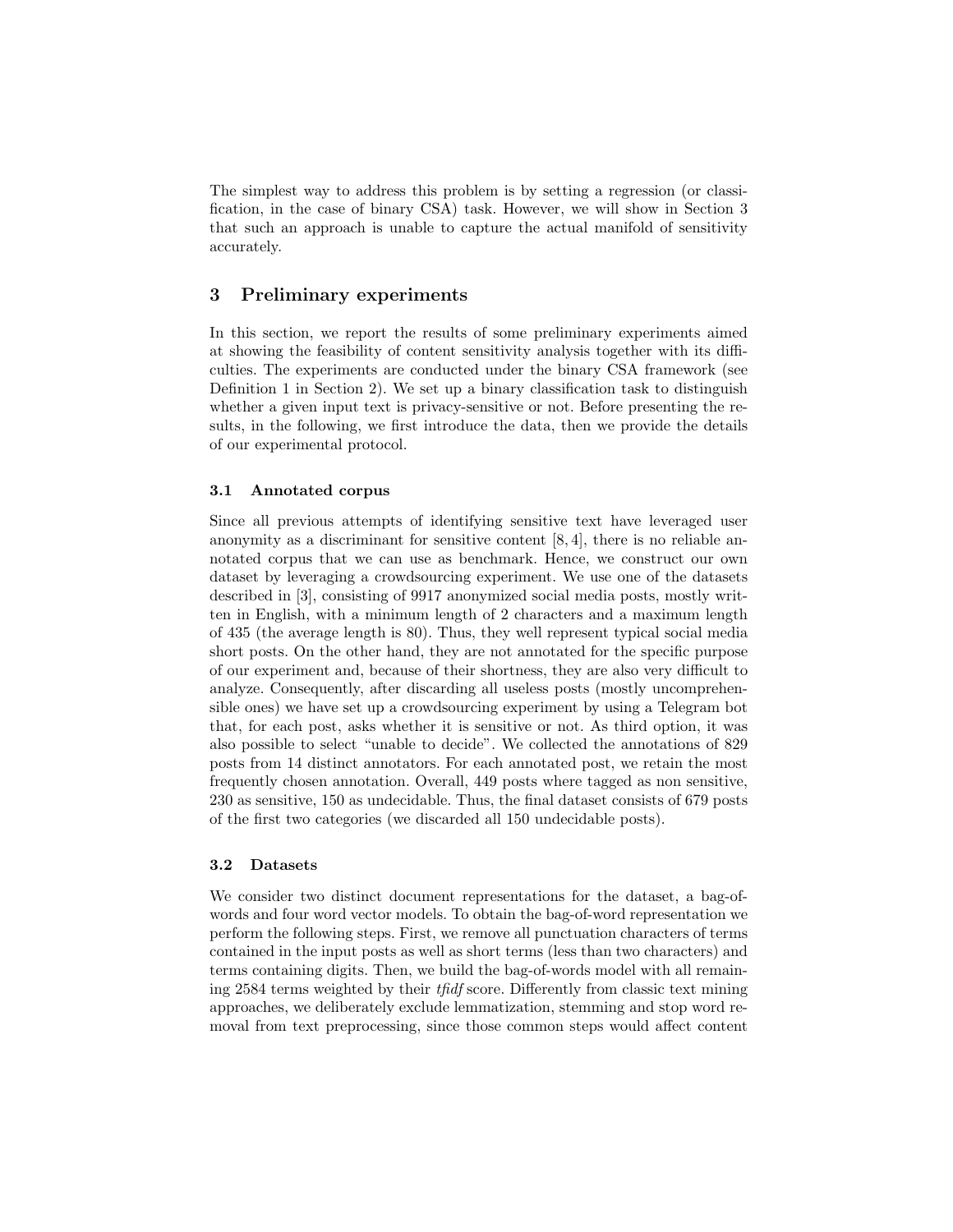sensitivity analysis negatively. Indeed, inflections (removed by lemmatization and stemming) and stop words (like "me", "myself") are important to decide whether a sentence reproduces some personal thoughts or private action/status. Hereinafter, the bag-of-words representation is referred to as BW2584.

The word vector representation, instead, is built using word vectors pretrained with two billion tweets (corresponding to 42 billion tokens) using the  $GloVe$  (Global Vector) model [10]. In detail, we use three representation, here called  $WV25$ ,  $WV50$  and  $WV100$  with, respectively, 25, 50 and 100 dimensions. Additionally, we build an ensemble by considering the concatenation of the three vector spaces. The latter representation is named WVEns. Finally, from all five datasets we removed all posts having an empty bag-of-words or word vector representation. Such preprocessing step further reduces the size of the dataset down to 611 posts (221 sensitive and 390 non sensitive), but allows for a fair performance comparison.

#### 3.3 Experimental settings

Each dataset obtained as described beforehand is given in input to a set of six classifiers. In details, we use  $k$ -NN, decision tree  $(DT)$ , Multi-layer Perceptron (MLP), SVM, Random Forest (RF), and Gradient Boosted trees (GBT). We do not execute any systematic parameter selection procedure since our main goal is not to compare the performances of classifiers, but, rather, to show the overall level of accuracy that can be achieved in a binary content sensitivity analysis task. Hence, we use the following default parameter for each classifier.

- $kNN$ : we set  $k = 3$  in all experiments;
- $-$  **DT**: for all datasets, we use C4.5 with Gini Index as split criterion, allowing a minimum of two records per node and minimum description length as pruning strategy;
- MLP: we train a shallow neural network with one hidden layer; the number of neurons of the hidden layer is 30 for the bag-of-words representation and 20 for all word vector representations;
- SVM: for all datasets, we use the polynomial kernel with default parameters;
- $-$  **RF**: we train 100 models with Gini index as splitting criterion in all experiments;
- GBT: for all datasets, we use 100 models with 0.1 as learning rate and 4 as maximum tree depth.

All experiments are conducted by performing ten-fold cross-validation, using, for each iteration, nine folds as training set and the remaining fold as test set.

### 3.4 Results and discussion

The summary of the results, in terms of average F1-score, are reported in Table 1. It is worth noting that the scores are, in general, very low (between 0.5826, obtained by the neural network on the bag-of-words model, and 0.6858, obtained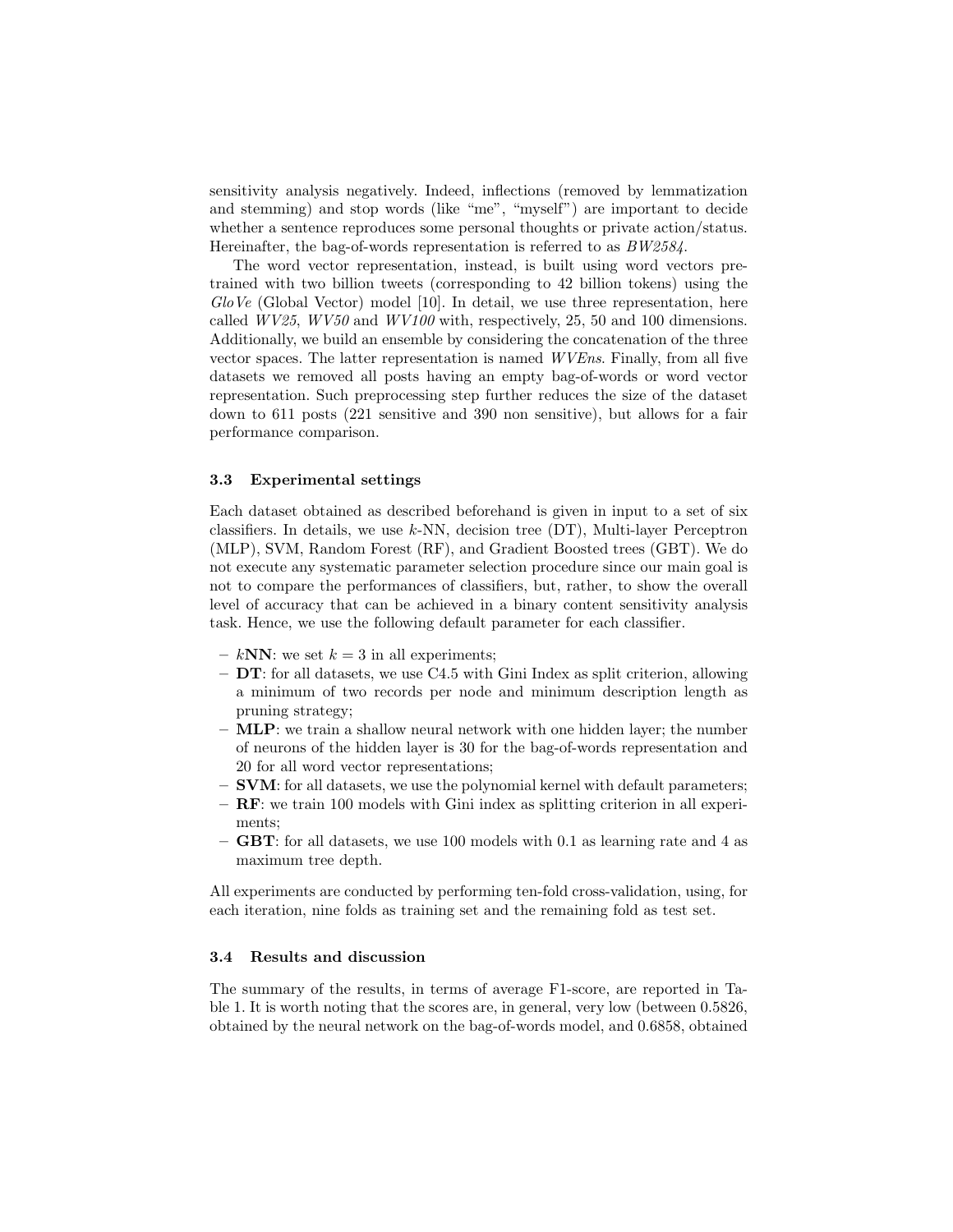Table 1. Classification in terms of average F1-score for different post representations.

| Dataset       | Type         | kNN    | DТ     | <b>MLP</b> | <b>SVM</b> | $R$ F  | <b>GBT</b> |
|---------------|--------------|--------|--------|------------|------------|--------|------------|
| <b>BW2584</b> | bag-of-words | 0.6579 | 0.6743 | 0.5826     | 0.6481     | 0.6776 | 0.6678     |
| WV25          | word vector  | 0.6203 | 0.6317 | 0.6497     | 0.6383     | 0.6628 | 0.6268     |
| WV50          | word vector  | 0.6121 | 0.6105 | 0.6530     | 0.6448     | 0.6858 | 0.6399     |
| WV100         | word vector  | 0.6367 | 0.6088 | 0.6497     | 0.6563     | 0.6694 | 0.6497     |
| WVEns         | word vector  | 0.6432 | 0.5859 | 0.6481     | 0.6547     | 0.6628 | 0.6416     |

by Random Forest on the word vector representation with 50 dimensions). Of course, these results are biased by the fact that data are moderately unbalanced (64% of posts fall in the non-sensible class). However they are not completely negative, meaning that there is space for improvement. We observe that the winning model-classifier pair (50-dimensional word vector processed with Random Forest) exhibits high recall on the non-sensitive class (0.928) and rather similar results in terms of precision for the two classes (0.671 and 0.688 for the sensitive and non-sensitive classes respectively). The real negative result is the low recall on the sensitive class (only 0.258), due to the high number of false negatives. We recall that the number of annotated sensitive posts is only 221, i.e., the number of examples is not sufficiently large for training a prediction model accurately.

These results highlight the following issues and perspectives. First, negative (or not-so-positive) results are certainly due to the lack of annotated data (especially for the sensitive class). Sparsity is certainly a problem in our settings. Hence, a larger annotated corpus is needed, although this objective is not trivial. In fact, private posts are often difficult to obtain, because social media platforms (luckily, somehow) do not allow users to get them using their API. As a consequence, all previous attempts to guess the sensitivity of text or construct privacy dictionaries strongly leverage user anonymity in public post sharing activities [8, 4], or rely on focus groups and surveys [13]. Moreover, without a sufficiently large corpus, not even the application of otherwise successful deep learning techniques would produce valid results. Second, simple classifiers, even when applied to rather complex and rich representations, can not capture the manifold of privacy sensitivity accurately. So, more complex and heterogenous models should be considered. An accurate sensitivity content analysis tool should consider lexical, semantic as well as grammatical features. Topics are certainly important, but sentence construction and lexical choices are also fundamental. Therefore, reliable solutions would consist of a combination of computational linguistic techniques, machine learning algorithms and semantic analysis. Third, the success of picture and video sharing platforms (such as Instagram and Tik-Tok), implies that any successful sensitivity content analysis tool should be able to cope with audiovisual contents and, in general, with multimodal/multimedia objects. Finally, provided that a taxonomy of privacy categories in everyday life exists (e.g., health, location, politics, religious belief, family, relationships, and so on) a more complex CSA setting might consider, for a given content object, the privacy sensitivity degree in each category.